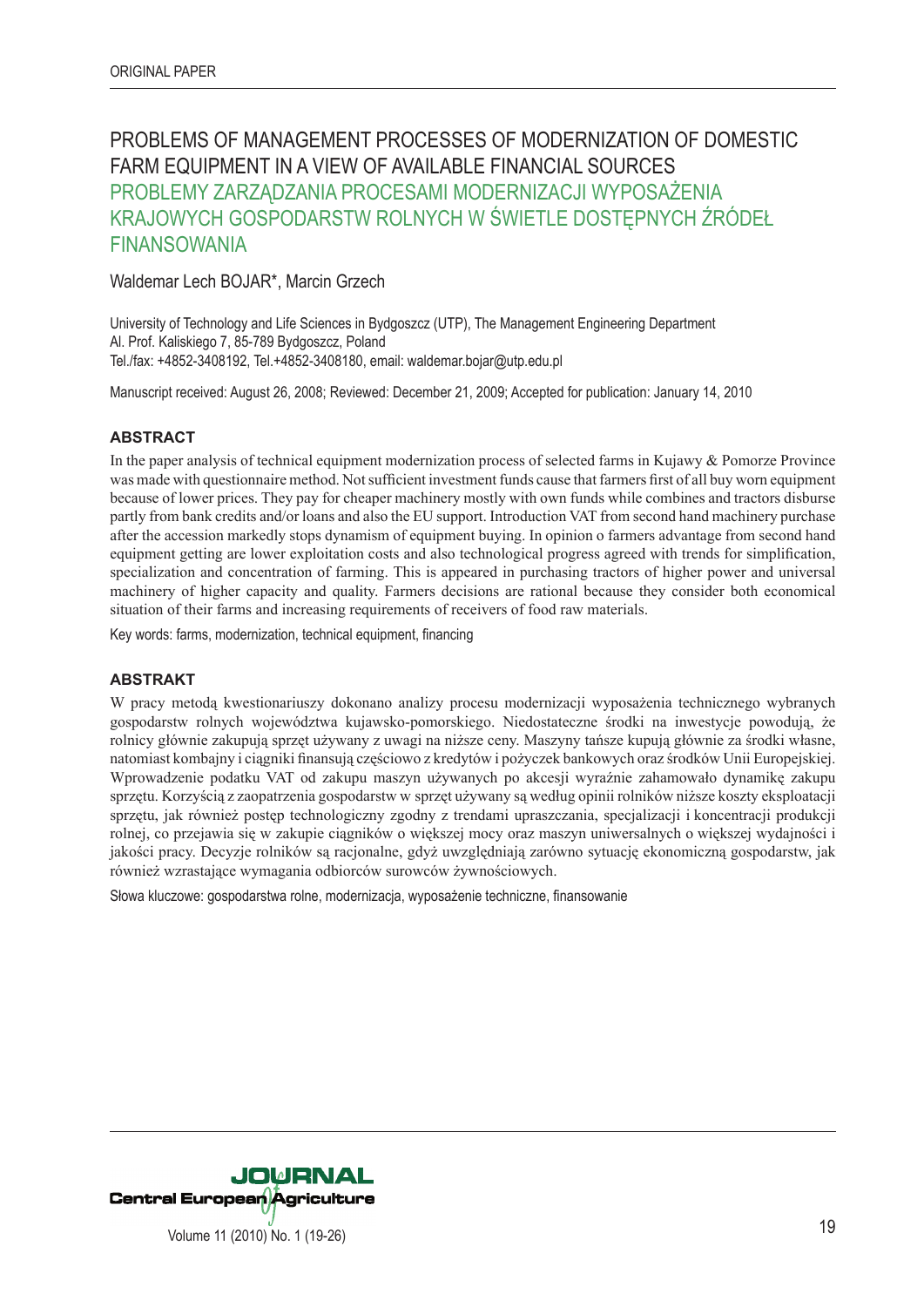## **DETAILED ABSTRACT**

W pracy metodą kwestionariuszową i wywiadu kierowanego dokonano analizy procesu modernizacji wyposażenia technicznego wybranych gospodarstw rolnych województwa kujawsko-pomorskiego. Badania przeprowadzono w 50 dużych gospodarstwach rolnych przekraczających powierzchnię 50 ha użytków rolnych. Około 50% ankietowanych rolników mieściło się w przedziale wiekowym od 41 do 55 lat, co oznaczało, że byli średnio młodsi niż przeciętnie rolnicy w kraju i wyróżniali się nieco wyższym niż przeciętnie poziomem wykształcenia. Ich gospodarstwa miały wyższy niż średni obszar użytków rolnych, a także przeciętną dla kraju strukturę zasiewów z dominacją roślin zbożowych i oleistych.

Niedostateczne środki na inwestycje i brak możliwości upustów podatkowych (rolnicy nie są płatnikami podatku dochodowego) powodują, że rolnicy głównie zakupują sprzęt używany z powodu kilkakrotnie niższych cen niż maszyn nowych. Sprzęt tańszy kupują głównie za środki własne, natomiast kombajny i ciągniki finansują tylko częściowo ze środków własnych, a w przeważającej mierze z kredytów i pożyczek bankowych oraz z różnych transz środków Unii Europejskiej. Instrumenty finansowe umożliwiające rolnikom dofinansowywanie inwestycji modernizacyjnych obejmują m. in. takie programy, jak SAPARD, Program Rozwoju Obszarów Wiejskich 2007-2013, "Młody Rolnik", czy Sektorowy Program Operacyjny. Wprowadzenie podatku VAT od zakupu maszyn używanych po przystąpieniu Polski do Unii Europejskiej wyraźnie zahamowało dynamikę zakupu sprzętu. Korzyścią z zaopatrzenia gospodarstw w sprzęt używany są według opinii rolników niższe koszty eksploatacji sprzętu, jak również postęp technologiczny zgodny z trendami upraszczania, specjalizacji i koncentracji produkcji rolnej, co przejawia się w zakupie ciągników o większej mocy oraz maszyn uniwersalnych o większej wydajności i jakości pracy. Do wad należy fizyczne zużycie sprzętu i ryzyko wzrostu kosztów eksploatacji w wyniku niespodziewanych, poważnych napraw.

Nadwyżka zakupów sprzętu używanego powoduje, że techniczna rekonstrukcja polskiego rolnictwa ma ciągle bardziej charakter restytucyjny niż modernizacyjny.

Wykonane studium wskazuje, że decyzje rolników o wymianie maszyn są racjonalne, gdyż uwzględniają zarówno sytuację ekonomiczną gospodarstw, jak również wzrastające wymagania odbiorców surowców żywnościowych. Należy podkreślić, że rolnicy w swoich decyzjach o zakupie sprzętu zmechanizowanego biorą także pod uwagę czynniki pozaekonomiczne, takie jest prestiż, komfort i bezpieczeństwo pracy, a także potrzebę

awansu cywilizacyjnego i zrównania szans własnych rodzin z rodzinami ze społeczności miejskich, czego przejawem jest właśnie postęp techniczny.

# **INTRODUCTION**

A critical factor for agricultural economics is a selection of the most relevant machinery gangs for plant production of reasonable scale of activity [1]. Seasonal character of field operations forces a short annual period of farm machinery usage. For this reason necessary crop production machinery has to have respectively high capacity [2]. This let perform all crop operations in agro technical periods in time.

A short time of annual usage of farm machinery causes that equipment has to be usually depreciated during a small number of hours yearly. From other side, because of high potential delaying costs of operations [5, 6] or not performed operations machinery has to be so design to reach the highest effective capacity, be universal, ergonomic and low consuming energy [7, 14]. Such equipment guarantees low exploitation unit costs, high quality operations performance and also satisfying environment protection standards, safe and comfortable work conditions.

Simultaneously, mechanization means should be to the highest extent used during a year to minimize unit fixed costs. Because of a fact, that majority of domestic farms do not exceed are of 20 ha of farm land, a share of mechanization costs in total costs of output is very high and estimated for a level between 34 to 42 per cent (37.4 in average or more) [8, 15]. The next important problem is a high level of physical and moral depreciation of basic farm machinery in Poland. Increasing productivity of farming work in Poland connected with outflow of people to non-agricultural jobs and from other side a specialization of work merged with simplification of cropping plans and production technology and also a growth in scale of production force intensifying process of mechanization and automation of farming. Improvement of work conditions for farmers and their families is the next important reason of modernization of farm equipment in Poland. It should not be omitted civilization benefits which are brought over updating production technology and the most modern mechanization means, because the only progress in technical area can change positively attitude of farmers for changes and innovations at all and it can not be overestimated in modernization processes of farming. Among such civilization challenges one can mention application of farming technologies guaranteeing safe and healthy food, natural environment protection and humanization of work [3]. A prestige of better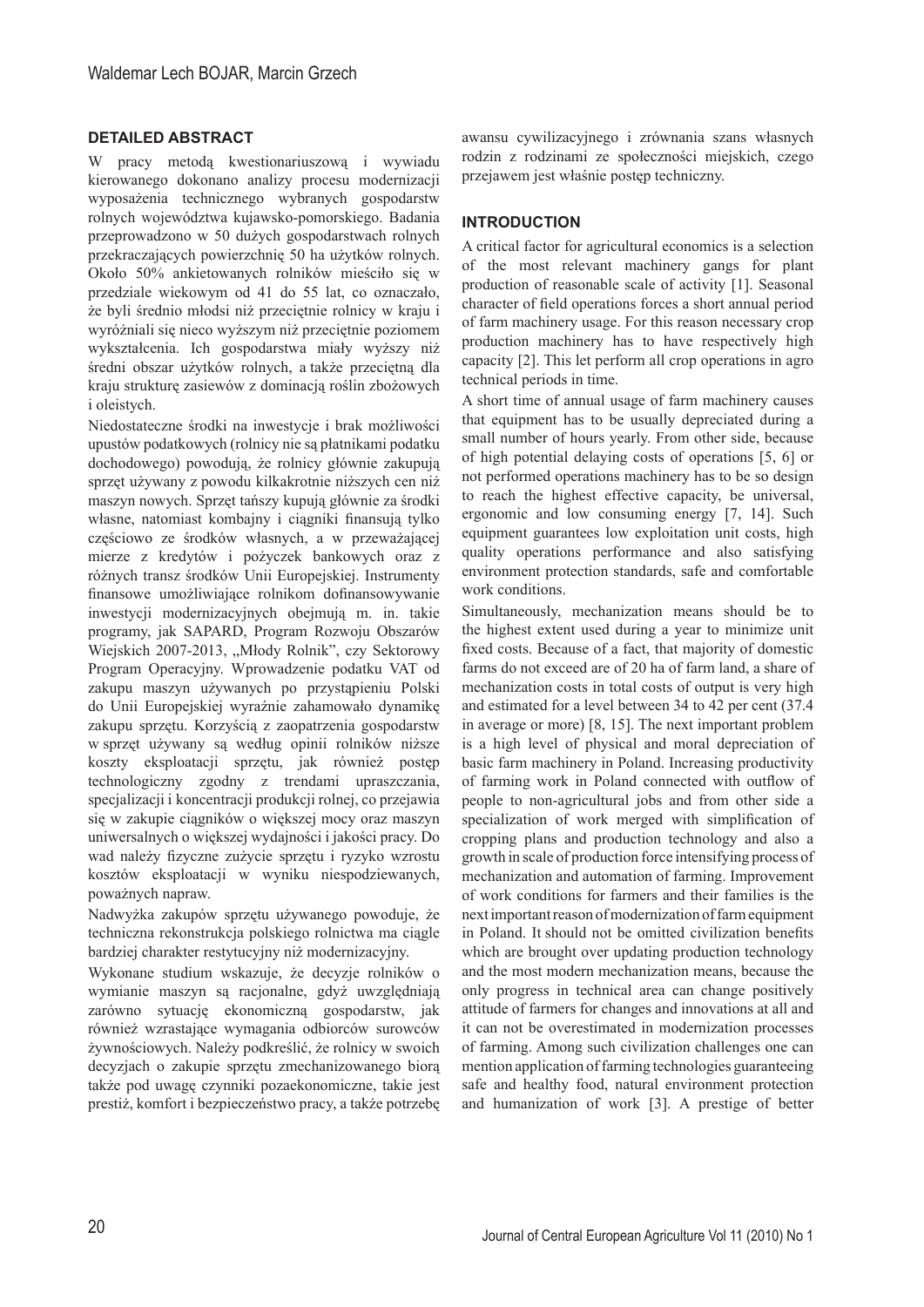equipped farmer than a neighbor is also important not economical premise let press farmers for buying more modern machinery.

Farm equipment in Poland requires still modernization because an average age of farm machinery is estimated for about fifteen years while tractors even nineteen ones old and more old tractors is still high and increases [16]. So, studying circumstances of the modernization acceleration belongs to important problems of Polish agriculture and agribusiness.

Some optimistic trends in this area one can observe in attitudes of Polish farmers from Kujawy & Pomorze region. The newest findings from 2006 shows that farmers are aware about a necessity of common machinery usage to be effective, because about 50 per cent of them have confirmed this opinion. Especially big (above 50 ha farm land) and better educated farmers were especially convinced that the only co-operation about farm equipment usage can give positive economical results. One can notice here positive impact of market mechanism on motivation of agricultural producers.

## **MATERIALS AND METHODS**

The interview questionnaire survey was made in 2007 in Kujawy & Pomorze region. There were 50 farmers selected who had incomes exclusively from farming. Their farms can be classified as big area ones that means they have exceeded in average 50 ha farm land. Statistical data were also used to compare own findings with relevant data from other sources.

The main goal was analysis of impact of farm equipment investment funds on farm machinery modernization equipment. The questions put to respondents concerned situation of their farms and families and concerned analysis of period between 1999 and 2007. The questionnaire template has included both opened and closed questions as well, in total 11 questions: 9 opened and 2 closed.

About 50 per cent of asked farmers were between 41 and 55 years old while the only 15 per cent were above 55 years old what can meet that surveyed farmers are in average relatively young people. Majority of research farmers had vocational or secondary level of education (in total 72 per cent of research sample) while in Poland it is in average about 76 per cent of such agricultural producers. 64 per cent of research farms belongs to those having from 20,01 to 50 hectares of land, 16 per cent of farms has area between 15 and 20 ha and 20 per cent farms have area exceeded 50 Ha. In 53 per cent of surveyed farms two persons are fully employed, 35 per cent of the owners employ fully the only one person while in 12 per cent of research objects three fully employed workers

is used. Cropping plan structure in surveyed farm sample includes in average 61 per cent of cereals, 17 per cent of oil crops and the remaining part includes root and fodder plants. It is near average domestic plan production structure although other findings show even more share of cereals in Kujawy and Pomorze region [4].

52 per cent of questionnaire farmers have increased their farm land and bought machinery, 32 per cent of asked persons have bought machinery and 16 per cent of interlocutors neither have increased farm land area nor have bought machinery at all.

# **RESULTS**

After accession of Poland to the EU some instruments of financing modernization investments in farms were introduced. They are as follows:

- SAPARD – Special Accession Programme for Agriculture and Rural Development),

- Rural Areas Development Program 2007-2013 (PROW 2007-2013)

- "Young Farmer"– ("Młody Rolnik")

Sectorial Operating Program (SPO) named: "Restructuring and modernization of food sector and rural areas development" 2004-2006". A one of supporting forms of that program was possibility to co-finance second hand farm machinery and devices purchases in the frame of Action 1.1. named: "Investments in farms" and Action 2.4. named: "Diversification of agricultural activity and those similar to agriculture to ensure differentiation of activities or alternative income sources" [9].

From mentioned above support can benefit each farmer satisfying defined requirements, e.g.

". Young Farmer" has to be less than 40 years old, relevant education or professional experience in a farm, own appropriate area of farm land, etc.

Beneficiaries of actions 1.1. and 2.4. of Sectorial Operating Program are obliged to provide suitable valuation program together with opinion of expert confirming that first, a purchase price of second hand equipment machines or devices do not exceed their market value and secondary, the equipment has technical properties necessary for the project realization and satisfies obligated norms and standards [9].

Purchases analysis in research farms

35 per cent of asked farmers satisfy requirements to take part in Young Farmer program.

On a base of the answers given by asked farmers was made analysis of bought machinery according to type and model of machinery, manufacturing year, technical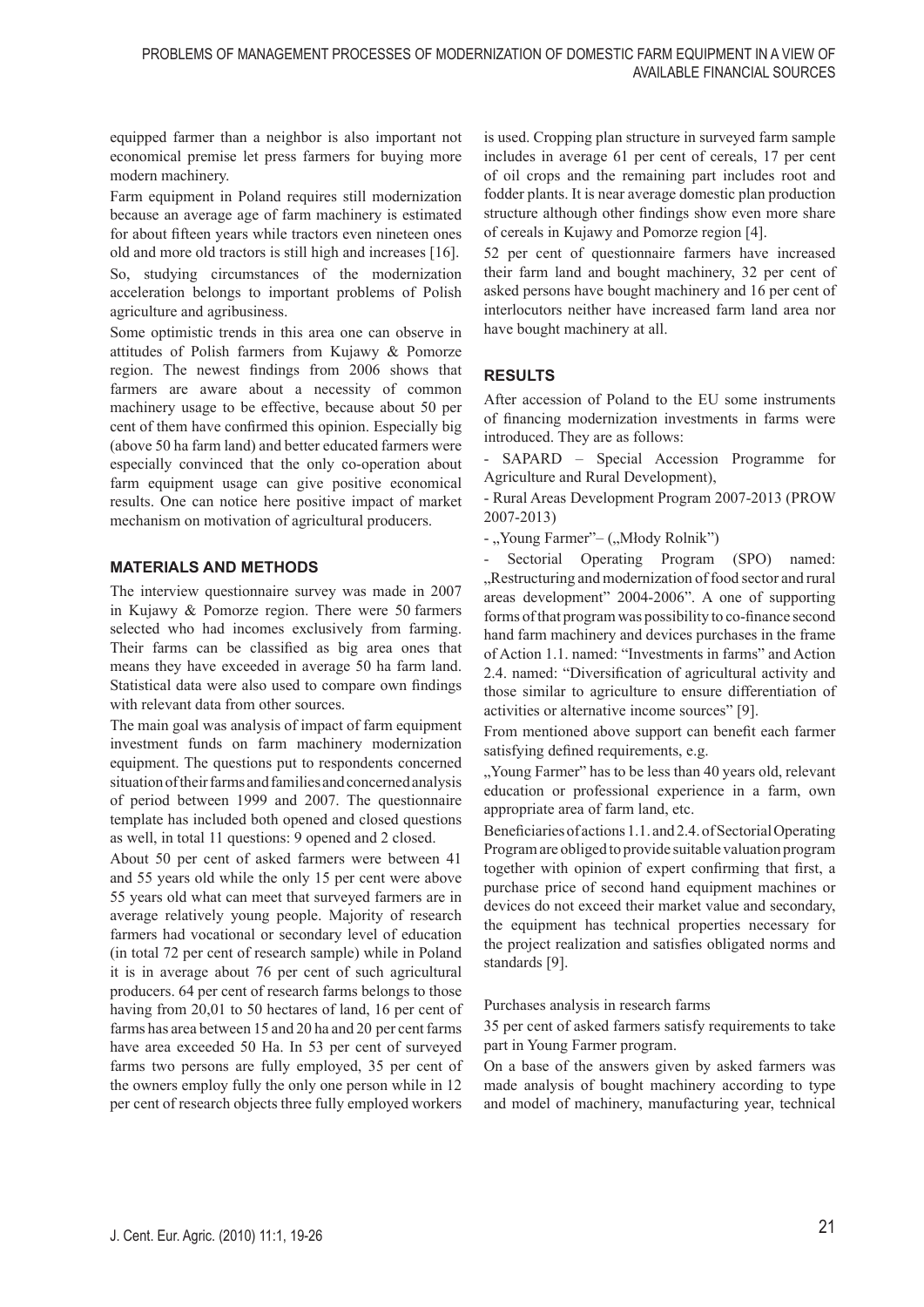state, price, financing source and purchase date. One take attention machines bought soon before Poland accession to the EU from between 1999 and 2000 and also equipment purchased after 1<sup>st</sup> May 2004.

It was selected such time interval to take attention four years before the accession and four years after the accession.

One can meet that 84 per cent of surveyed farmers bought farm equipment and the only 16 per cent of them did not any purchases at all (see fig. 1).

About one forth of purchases (in quantification) was made at primary market and till 75 per cent machinery was bought at secondary market, what means that tempo of modernization of Polish agriculture is rather slow. One can stress that in majority, second hand machinery of domestic origin are served by Polish farmers themselves and bigger repairs are made by farm machinery service firms or private repairing small enterprises. Service of a second hand machinery of European Union and USA origin, which is more technically sophisticated, is realized by authorized service of manufacturers but small faults are also eliminated by farmers themselves. Such model of exploitation of second hand farm equipment gives two advantages: first, it decreases costs of repairing and secondary, let better use farms own resource of work which is rather surplus farming production factor in Poland.

Further analysis of research objects has shown that 44 per cent of the equipment was bought after the accession and 56 per cent before 2004. From the survey results one can find explanation of this phenomenon in introduction since 1<sup>st</sup> May 2004 VAT of 22 per cent value of the second hand farm equipment, what automatically caused growth in prices of that machinery.

The most often tractors were bought and they share 21

per cent purchasing machines.

All purchased tractors in opinion of farmers had good technical state. Second hand tractors share 56 per cent of total purchases of asked farmers. Mainly, such models like Polish tractors Ursus of 34,6 kW, and more heavy of 86 kWand among new tractors mainly Fendt, Zetor and John Deere were bought. The purchases were financed with three methods:

1) The EU subsidies plus bank credits and own funds.

2) Bank credits plus own funds.

3) The only own funds.

Thanks refunding of 50 per cent of machinery purchase price by the EU a farmer has to pay not much above 30 per cent of a price which would have to pay for new equipment. This also strongly explains a structure of farm equipment purchases in surveyed sample.

Between 1999/2000 and 2004 asked farmers have bought till 62 per cent of total number of tractors purchased between 1999 and 2007. VAT introduced in 2004 can partly explain this fact.

Disadvantage of supremacy of bought second hand equipment in total purchases is not desired structure of age of that equipment. It was confirmed by findings because the only 31 per cent of bought tractors had less than 5 years, about 15 per cent had 16 to 20 years and till 31 per cent had form 21 to 25 years. The remaining part has shared 23 per cent of total purchases. The oldest bought tractors were older than 27 years (fig. 2).

Thanks the purchases increment of average power of used by asked farmers energetic means was 0,925 kW per 1 ha calculating for every research farm. Such tendency met in research farms was also confirmed by other sources in whole country.

First, it can be explain with a fact that Polish farmers



All analytic data concerning farm equipment are expressed in quantification Source: based on Marcin Grzech [2007]

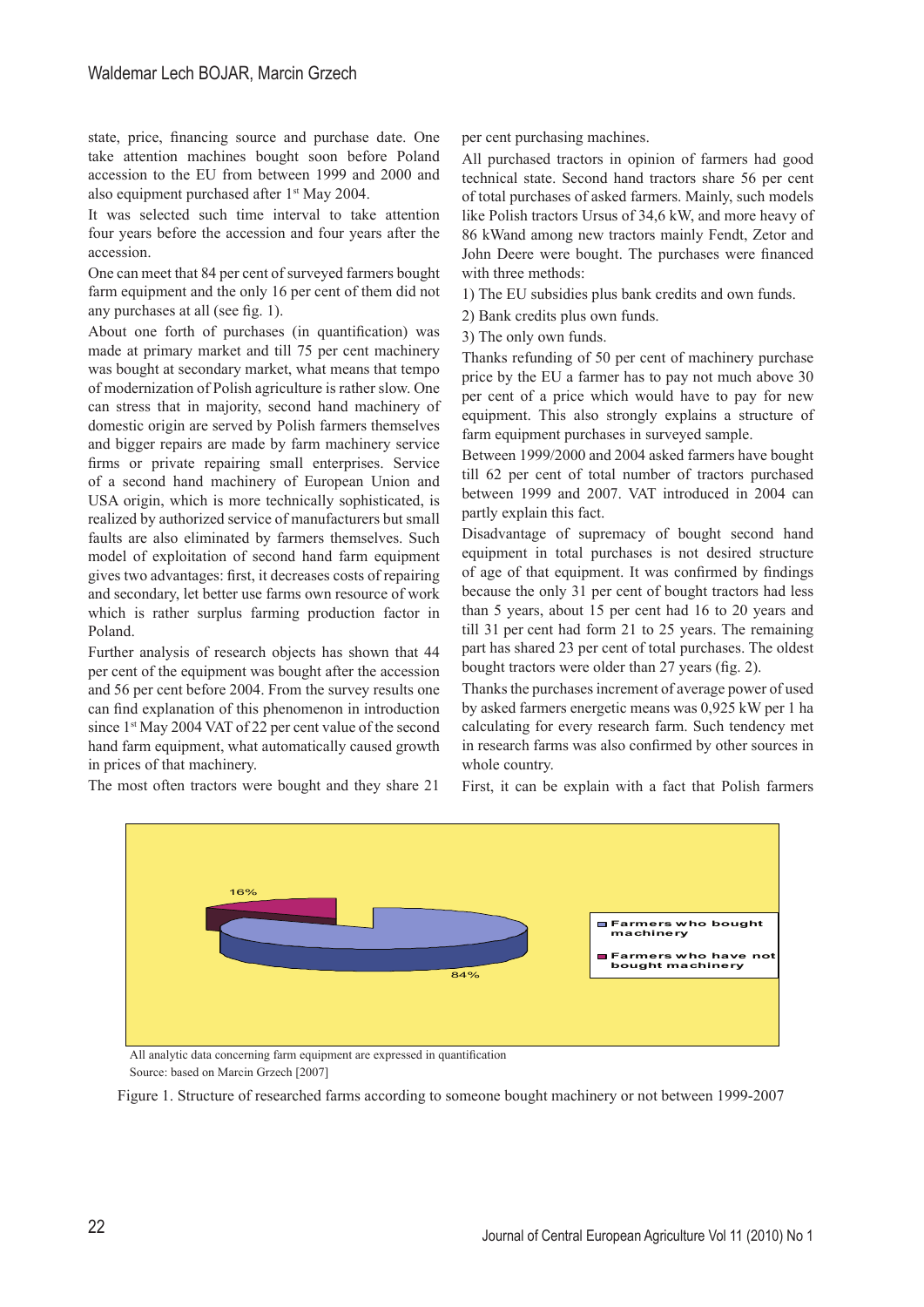

Figure 2. Share of tractors in analysed sample

practically do not liquidate old tractors and new ones are bought, so total resource of power is increased. Secondary, new getting tractors are going towards higher power. More tractors of medium and big power are bought. In 2006 the highest share (30.7 per cent) had tractors of power between 59 to 75 kW which became dominating and prevailing type of mechanization means at farms.

It is appeared gradually inclination for decreasing tractors purchase of power less than 18 kW and also from interval 37-59 kW" [10]. Worldwide changes in agricultural manufacturing technology, increasing specialization, farming concentration and ecology trends can explain described above processes.

Trailers shared 15 per cent of purchases and this seemed also a consequence of production specialization and concentration and what is resulted in bigger production scale.

10 per cent of total acquired equipment has shared combine harvesters, cropping and drilling aggregates and also balers. Asked farmers bought the only second hand combine harvesters of good and very good technical state and there exceed such models like Polish Bizon, Claas Dominator and Fortschritt E- 514. There were paid mainly for bank credits. One can highlight that purchases before and after the accession were less or more equal. It can be distinct determinant of modernization processes running in researched farms. (see fig. 3).

About 67 per cent of cropping and drilling aggregates were bought from second hand of good and very good technical state. The new ones were paid mostly for the EU funds while worn aggregates partly with bank credit and loans merged with own financial means.

Majority of rolling and boxing balers were also got primarily from second hand. The oldest bought machines had more than 10 years and their price has not exceeded about one third of new machine price. The only 14 per cent of balers was purchased after the accession. Bank credits and loans merged with own financial means were basic financial sources of those investments.

7 per cent of total number of bought machinery shared chaff-cutter where three fourth were worn machines and the only 25 per cent new ones (fig. 3). Age of second hand chaff-cutters has exceeded 15 years but their average price was more than 10 times lower than price of new ones. For second hand machinery farmers paid with own money while new ones were bought with the EU funds.

5 per cent of purchased farm equipment shared rotary ploughs of 3, 4 and 5 ridges, sprayers and also loaders including front ones (fig. 3). The only worn ploughs and loaders of good technical state were purchased. Such plough models like 4-ridge Kverneland and leader "Tur" or "Weidemann" were bought the most willingly. Interlocutors have purchased sprayers the only at primary market and financed them from bank credits and the EU funds. A half of sprayers were got before the accession and a half of them after it.

3 per cent of completing persons decided to buy second hand sugar beet harvesters of one or two rows (fig. 3). A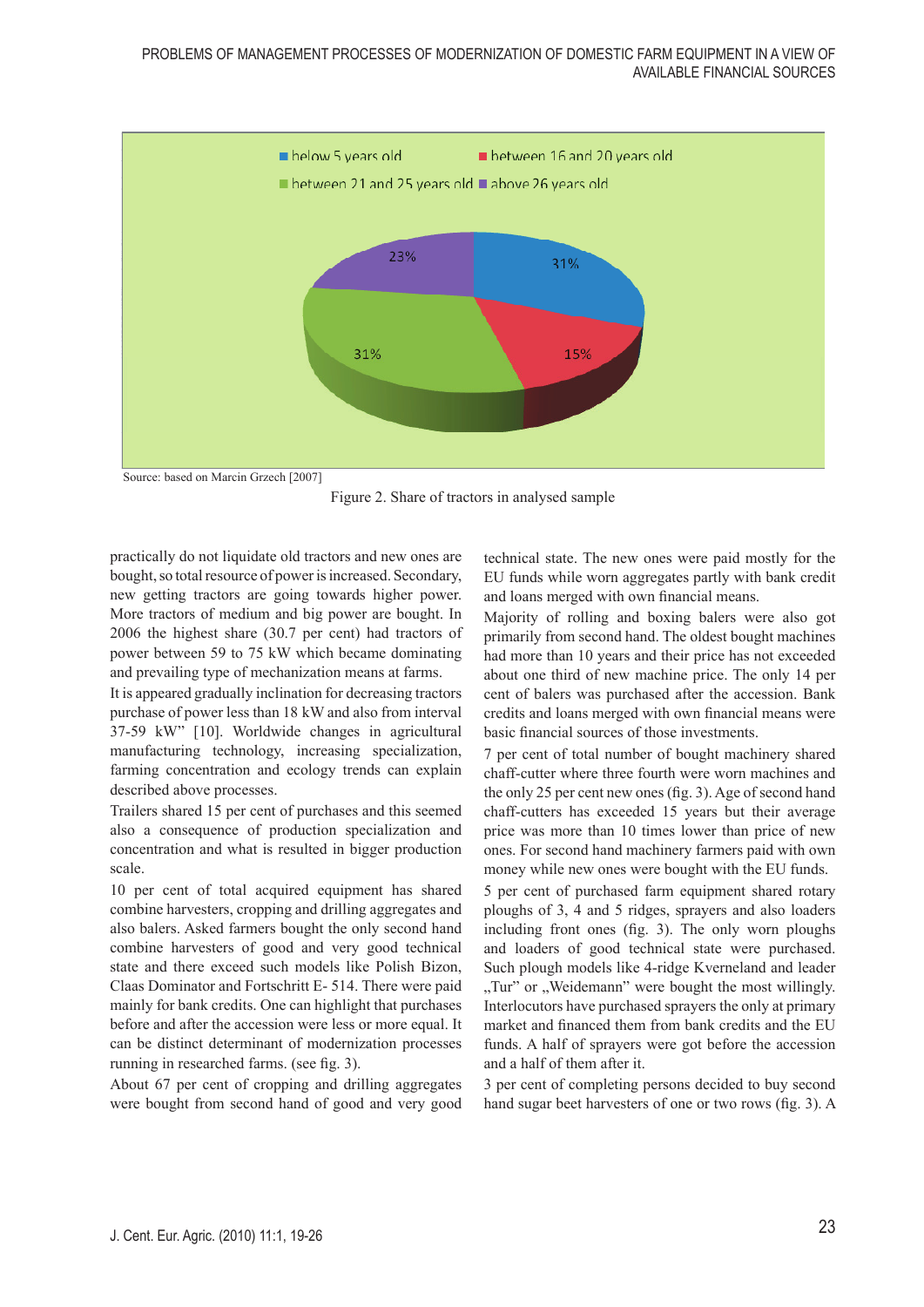

Source: based on Marcin Grzech [2007]

Figure 3. Quantitative structure of farm machinery purchases

comparison of old and new equipment shows differences in prices exceeded 10 times. So, it explains why worn machines where bought exclusively. There were machines purchased wholly before the accession. Shrinking sugar beet market can explain also such effect.

2 per cent of respondents have purchased second hand and new machinery for hay and silage processing for own funds, because such equipment is relatively cheap (fig. 3).

The remaining, least part of bought farm equipment, included milking parlours and tanks, silos for cereals and other type of ploughs. They were purchased after the accession (fig. 3).

For the question whether buying second hand machinery is valuable till 75 per cent of respondents gave answer "Yes, because it is cheaper than new one". The answer "It is worthless" was given by 13 per cent respondents, because such machines have more damages and requires higher financial inputs for exploitation. In opinion of 8 per cents interlocutors' worn equipment is as same good as new one and 4 per cent thinks, that second hand machinery increases competitiveness of a farm, because this way one can buy more cheaper tools. Then save with this way money one can destine for other needs.

According to some findings above 43 per cent purchases on Internet auctions are made by persons of secondary education and a one third of the respondents have reached such level of education. There are in Internet several auctions where it is possible to buy worn farm equipment. Hence, one can conclude that e-commerce has increasing meaning as the information source and the method of transactions concerning farm equipment. For 88 per cent asked farmers easy access to worn farm machinery accelerates farming mechanization and a tempo of made field operations.

Taking attention liaisons between changes of farm land area (see charter materials and method) and technical equipment in research farms one can meet that increasing farm land area implicates growth in need for mechanization means which will be able to face increasing request for bigger draught power and higher capacity could replace decreasing labour force resource. Similarly, transportation means request is higher and higher mainly due to bigger scale of production. One can conclude that one third of surveyed farmers which bought machinery, but did not increase farm land area, have to do it to replace shrinking labour resource and face strong technological requirements.

## **DISCUSSION**

Observed behaviours of researched farmers in area of farm modernization are fully agreed with findings obtained by others [11, 12, 13]. Numerous researches show that farmers make rational decisions and invest money there where this can give the best economical results and own satisfaction. For this reason the most often they buy second hand equipment and take support from the EU or from banks when is necessary.

Surplus of worn equipment in farms causes that technical reconstruction of Polish agriculture has more restitution than modernizing character [13].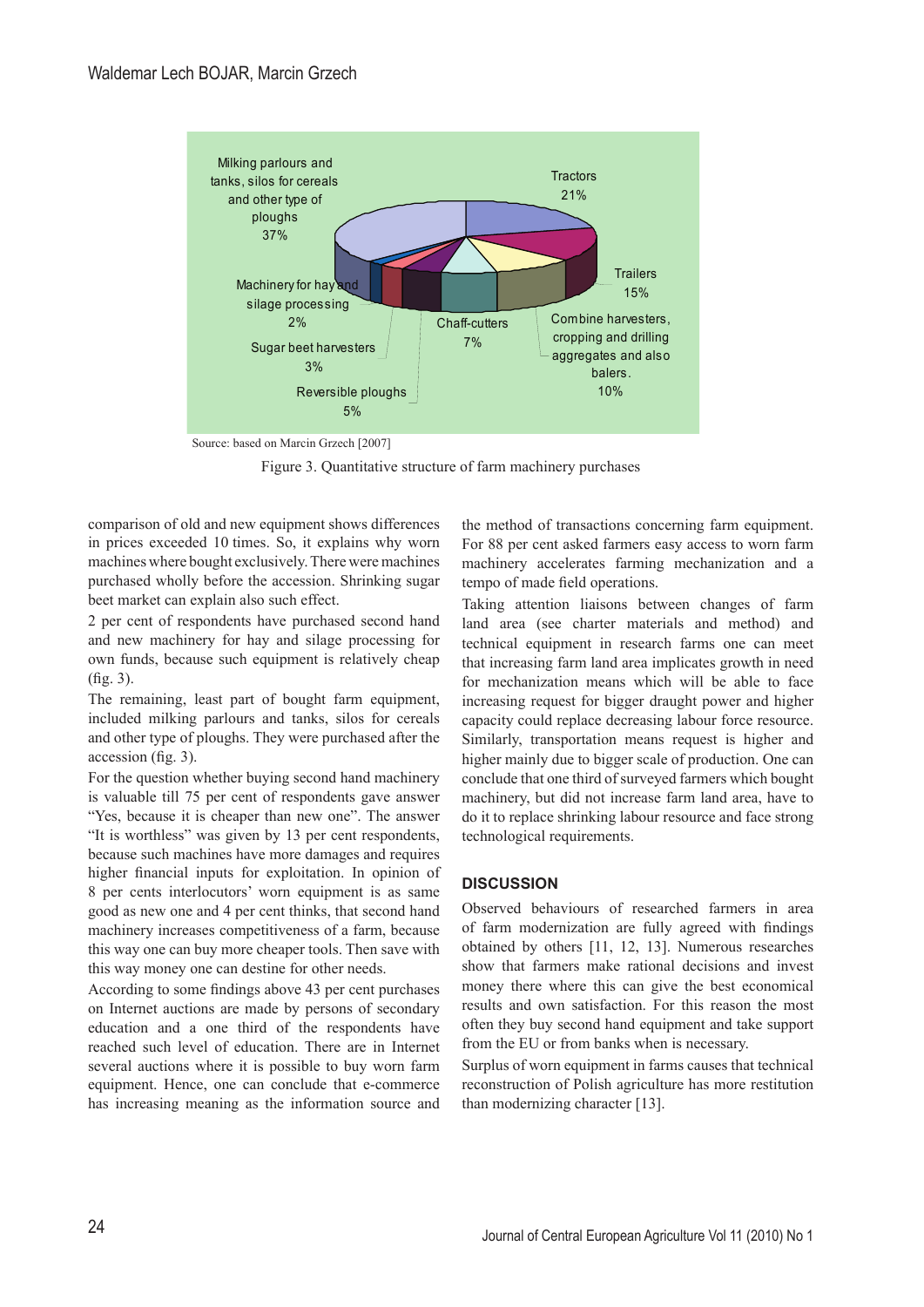Buying machinery, domestic farmers face also quality and healthy food challenges resulted from horizontal and vertical integration processes especially from those connected to food delivery chain and aspiration of food consumers. They also try to satisfy aspiration of their families to reach welfare and work condition comparable to those which have people employing outside of agriculture, in urban areas. Such non-economical criteria create complicated systems of motivations which determine behaviours of Polish farmers in area of technical modernization and shape investments management methods.

# **CONCLUSIONS**

External circumstances of sustainable agriculture prefer farm machinery of higher power and capacity, guaranteeing high quality operations performance, ergonomic and friendly for environment but very costly. In opposite, Polish small, in average, farms have not enough financial means to buy the newest most modern equipment. Even financial support of the EU in this scope is not sufficient.

The alternative is second hand equipment what was confirmed by the findings. An obstacle is obligated VAT for worn machinery which was introduced after Poland accession to the EU. It caused decreasing purchases of worn machinery. Disadvantage of such investment financing method is a very slow tempo or even stagnation occurred in process of renewing machinery. The advantage is less costly purchase and exploitation costs although opinions of farmers in this scope are differentiated. Parts of them think that a high probability of old equipment damaging is threaten for modernization process. Increasing power of tractors is at sure advantage of process of machinery exchange.

Made study shows that investment financing methods in surveyed farms are economically justified and rational, because the most expensive equipment is financed mainly from outside sources like bank credits and the EU means while cheap tools and devices are purchased with own money. The questionnaire survey showed that farmers take attention inside and outside conditions making decisions on technical farm equipment investments. They substitute labour and/or land with capital accumulated in farm machinery. They do it the only when it is economically justified and technologically necessary. Non-economical motivations are also very important because of work comfort and prestige.

## **REFERENCES**

[1] Beard F.R, McClendon R.W., Manor G. Comparing

Widespan Equipment with Conventional Machinery Systems for Soybean Production. Applied Engineering in Agriculture 11 (6), 1995: 795-800.

[2] Bojar W. Problemy rozwoju techniki rolniczej na tle kierunków przemian obserwowanych w Polsce i na świecie. Post. Nauk Roln. 2(99), 1999: 3-20.

[3] Bojar W. A Ocena inwestycji w wyposażenie gospodarstw rolnych w zakresie ich wpływu na poprawę jakości efektów pracy i produkcji. Prace Nauk. AE we Wrocławiu 1070. 2005.

[4] Bojar W. Studium wyboru maszyn w gospodarstwach rolniczych w świetle rozwoju systemów wspomagania decyzji. Rozprawy nr 114. Bydgoszcz 2005: 125.

[5] Bojar W., Kroeze G.H. Decision effects simulation to extent farm land area under Polish farming circumstances. (ATR-KERI & IMAG – DLO). IMAG – DLO Wageningen, Netherlands. 1994: 3.

[6] Bojar W., Oving R.K., 1994. The application of farm machinery selection methods for Polish farmers' decision support. (ATR – KERI & IMAG – DLO). IMAG – DLO Wageningen, Netherlands. 1994: 4.

[7] Hunt D., 1995. Farm Power and Machinery Management. Waveland Press, Inc.USA. 2001

[8] Muzalewski A., Olszewski T. Ekonomicznoorganizacyjne aspekty zespołowego użytkowania maszyn. IBMER, Warszawa. 2000.

[9] Napiórkowski J. Muzalewski A. Metodyka wyceny używanego sprzętu rolniczego refundowanego w ramach Sektorowego Programu Operacyjnego "Restrukturyzacja i modernizacja sektora żywnościowego oraz rozwój obszarów wiejskich 2004-2006" , IBMER Warszawa. 2006.

[10] Rynek Maszyn Rolniczych 12/2007 (Farm Machinery Market) http://maszyny-rolnicze.rolnicy. com/

[11] Wójcicki Z. Wyposażenie rolnictwa w środki techniczne – stan i kierunki przemian w układzie sektorowym i regionalnym. IBMER Warszawa. 1998.

[12] Wójcicki Z., 2000. Wyposażenie techniczne i nakłady materiałowo-energetyczne w rozwojowych gospodarstwach rolniczych. IBMER Warszawa.

[13] Wójcicki Z. Modernizacja rozwojowych gospodarstw rodzinnych. Prace Nauk. AE we Wrocławiu 983, 2003: 537, 541, 543.

[14] Takács I, Bojar W. Challenges and Opportunities for Agriculture of Central Europe According to Farm Structure and Abounding with Capital. 14th International Farm Management Congress, Sydney, 2003: 935-941.